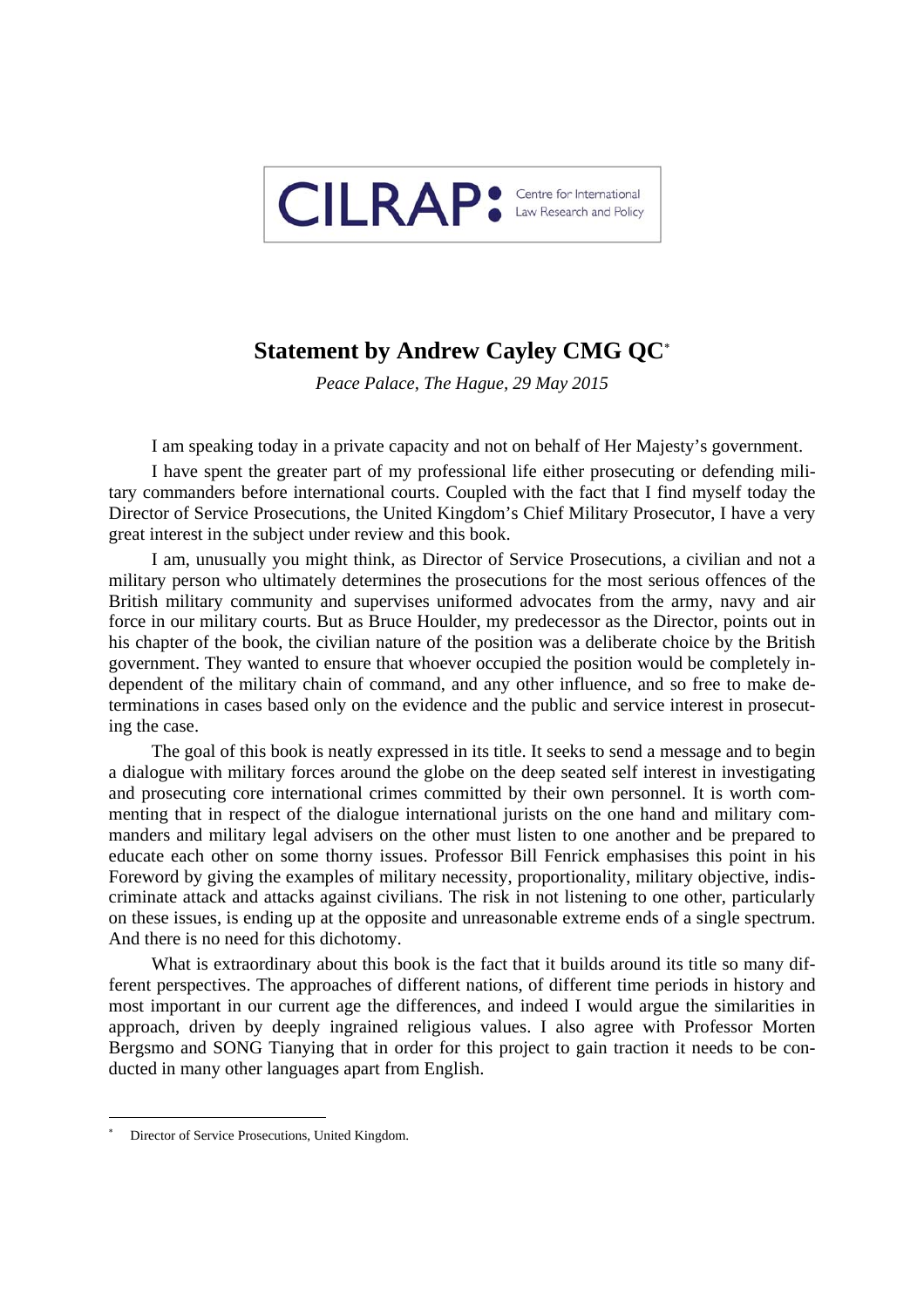I would also add that language is not the only hurdle. Many of the states you are appealing to through this publication do not have the capacity or experience to investigate and prosecute these most serious crimes. They can self-refer to the ICC, as a number of states have done. But also states with experience and resources can work together with those states that need support in this area. Perhaps this could even become part of states' duties under complementarity. In any event, it is a project of mutual interest for states. The most challenging job I ever did for four years was being the international prosecutor in Cambodia, but the biggest reward of that job was working together and supporting Cambodian prosecutors and legal staff and watching them grow in skill and confidence.

The rationales for the self interest are multiple and indeed at the end of the first chapter of the anthology you can see 26 such rationales. There are many more. In my 12 minutes I cannot cover all 26 but I would make brief remarks about two of them:

- 1. Military commanders will tell you that they support service justice because it enhances operational effectiveness. In other words, a well ordered and disciplined soldier, sailor or airman fights better and is better able to successfully conduct military operations. This speaks for itself, of course, but there is much truth and value in it. You will find this rationale in Section V of the list in the first chapter of the book.
- 2. The second rationale is one which oddly, nt having read this new book at the time, I incorporated into the Service Prosecuting Authority's Annual Report a month ago. And that is this: Law-abiding, disciplined service personnel have the right to work in an environment where their comrades follow the law. Remember that unlike most other vocations the profession of arms often requires you to live and work for long periods of time in very close proximity and in difficult, dangerous circumstances with your fellow servicemen and -women. Here I know we are talking more of normal military discipline, as opposed to core international crimes, but in the end illdisciplined troops are far more likely to engage in criminal conduct than those who instinctively follow order and regimen. That rationale you will find in Section VIII of the list in the first chapter of the book.

Finally, I anticipate that many of us in this room see these issues through the lens of our own experiences in the international courts – those of us who looked on the horrors of Srebrenica, Rwanda, Kosovo, Darfur, Congo, just to name a few. The events in these places have shaped our thoughts and the way we come to interpret the law and facts presented to us. I find that I need to constantly refresh the way in which I see and interpret things. Many states represented in this room have a mature and strong rule of law. Those states send young men and women to very dangerous places around the globe often where there is no civic order or rule of law. Often where there is anarchy. Many return from serving their country with injured minds and bodies. They have confronted enemies who are generally lawless, unpredictable and always deadly, and then we expect from them the highest standards of civic and military discipline in these vicious encounters. And if they digress from these standards, we investigate them, try them in a military or civilian court depending on the country, and if they are found guilty, we punish them. We ask much of these individuals who are in the majority law-abiding citizens who want to serve their country honourably.

Here in this conference we are talking about the prosecutions and investigation of core international crimes, but the issue is wider than these crimes. Military operations, past and present, are being scrutinised today for criminal conduct all over the world on an unprecedented scale.